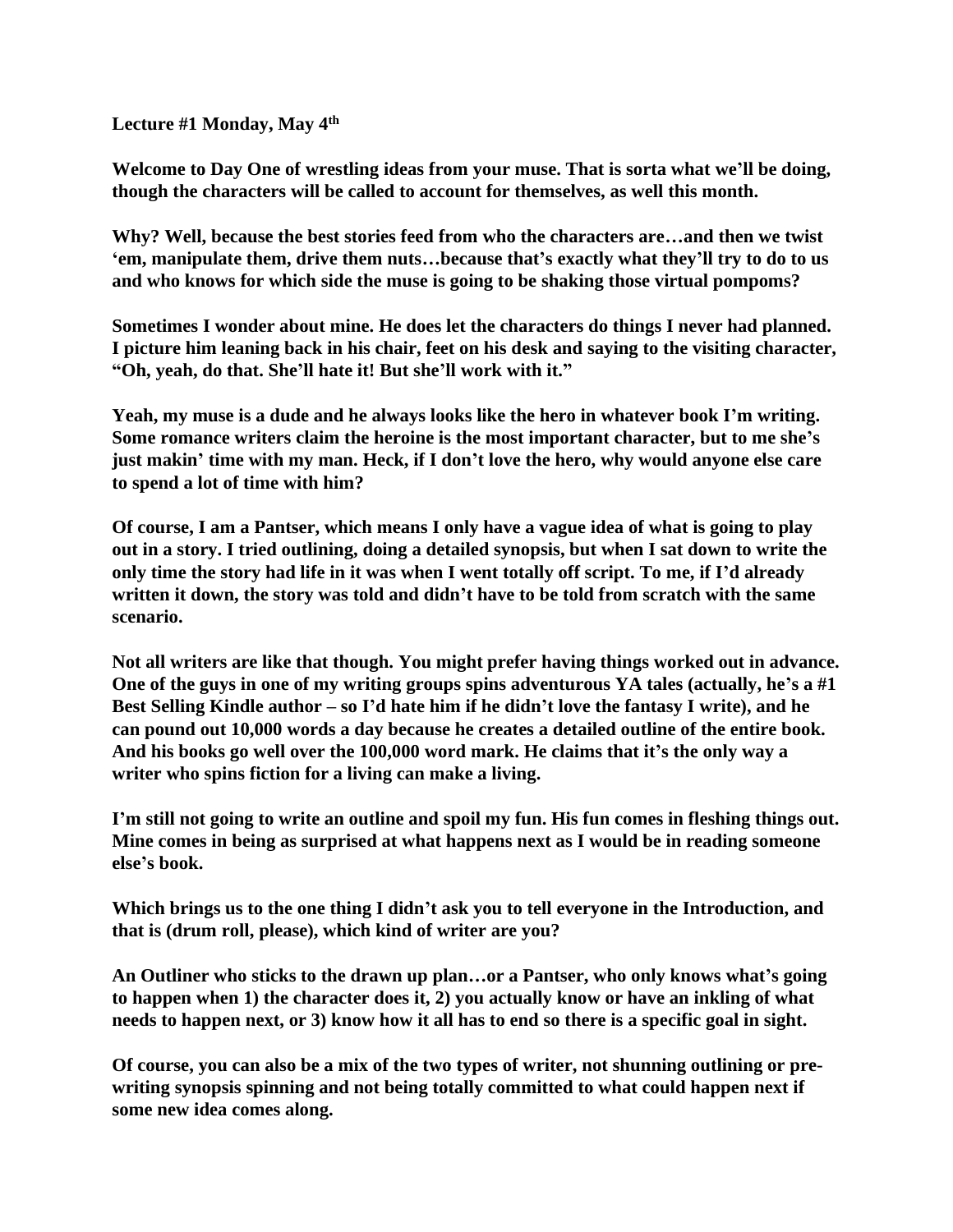**So we're going to have a two part CHALLENGE today…the first part is confessing what type of writer you are.** 

**Honestly, I'm not going to tell you that one way is right and another is wrong. There is no one way to write a book, only the right way for YOU to write a book or short story or novella. This isn't essay writing 101. This is Introduction to Writing Fiction for a Living, or the next nearest thing if it will be a sideline for you.**

**Confession-wise, I only managed to totally support myself with just what I made from writing fiction for a little over a year…and that was back when advances were decent and handed out regularly. When the bank account began dwindling and new income wasn't surfacing, it was back to the daily grind to earn someone else's dollar with fiction spinning as a sideline. I'm retired from the world of physical classroom teaching now but that just means I spend more time writing, not that I am actually able to live on what comes in. Still dreaming of such a future though. As they said in** *Galaxy Quest***, "Never give up. Never surrender."**

**But we're gathered this month to sort out how to decide what comes next in the current work in progress and every work we ever put into progress in the future. So where do we start?**

**With the original premise. I have some questions for you to answer, naturally.**

- **What came first on this project? One character, a situation/scene you had in mind, the desire to write a particular type of story in a specific genre niche (and even literary style, which is a genre with niches as far as I'm concerned, they just don't have endings that I find satisfying)**
- **Which was the first character to have a name? Did you spend time trying to decide what they should be called, or did they tell you their name? Or are you still trying to come up with a name for them? Personally, I think some writers spend too much time looking for the "perfect" name. Like they need symbolism every time. They don't. Most readers would totally miss that there was symbolism anyway, or simply not care probably. I will admit to liking some that are less than common, though I have written a hero answering to Harry Smith to life in the past**
- **Do you know the inciting incident? You know, what kicks everything off. In a murder mystery it might be the discovery of the body, the arrival of the detective at the scene. It might be finding a clue or map or better yet, part of a map that leads to buried treasure. It could be whatever brings the soon to be lovers (well, at least by the close of the book if not sooner) into contact – first meeting or first re-meeting if they've met in the past**
- **What was your first thought on how to start the story…or are you still "hunting" for the best way to kick things off? I have a friend who thinks in scenes and then writes them. The trouble is, she can't sort out how to put them together then so**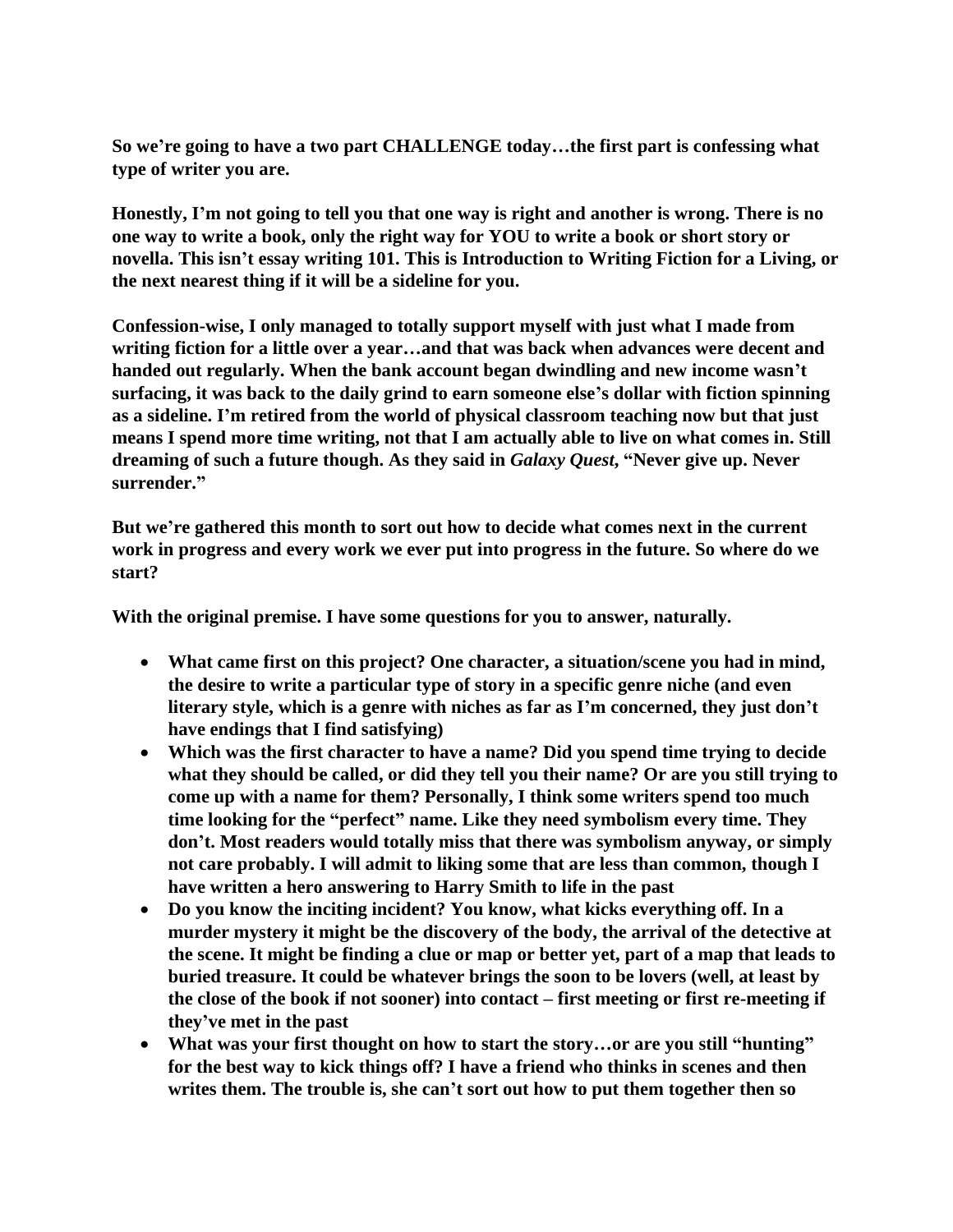**hasn't finished a book…well, okay, that's not exactly true. She did finish writing one and was never happy with it because it was disconnected in many ways. So, if your mind works in scenes, what is the best scene to kick things off?**

**Here are some of the ways I've started books:**

- **Heroine in office of person who has hired her to write and produce a series of documentaries on Arizona ghost towns, both of them waiting for the camera man wo show up – our hero, who shows up fairly fast, though late for the meeting…on purpose (RIBBONS AND RAWHIDE written as Lisa Dane)**
- **Hero arrives back home after his enlistment was up (hasn't let his family know when he's arriving) and takes the time to just drink in the scene of his sister and her friend seated on the floor watching TV after school. Being dumbfounded over how four years have turned both girls from children into young women, and is uneasy about being extremely aware of the girl next door – one he considered a secondary sister until this moment (SUPERSTAR by Beth Henderson)**
- **Graveside at the burial of hero's best friend and his wife, her twin sister (a stranger) standing next to him and her niece and nephew (to whom she is a stranger and he is an adopted uncle) with them. The little girl at her side, he holding the little boy. Hero being all too aware of how much like her dead twin the heroine is. And how his friend had never had a good word to say of her. (AUNTIE MOMMIE by Beth Henderson**
- **Heroine witnesses a murder and runs into hero who helps her hide from the pursuing murderer simply because rescuing a damsel in distress suits his mood. (WICKED by Beth Henderson, a historical set in San Francisco 1880)**
- **Heroine doing her rounds in her capacity as a covert operative working as a nurse in an Army hospital where all the patients are wounded men who were given replacements parts that make them part metallic and also government property. She has been assigned to discover who is stealing the special formula that helps body and metal replacement parts meld together and is checking on the hero who has been resisting adapting to his new body parts. (THE CASE OF THE REPURPOSED MAN by Nied Darnell…it's Weird West Steampunk)**
- **Hero dusting ash of recently dispatched vampire off is accosted by teenaged siren who claims she needs his help because she's being stalked by the serial killer known as The Leech. (RAVEN FOR A SONG by J.B. Dane…urban fantasy comedy mystery)**

**Of course, a story could also begin with an explosion, with a main character being shot, arrested, kissed!**

**CHALLENGE**